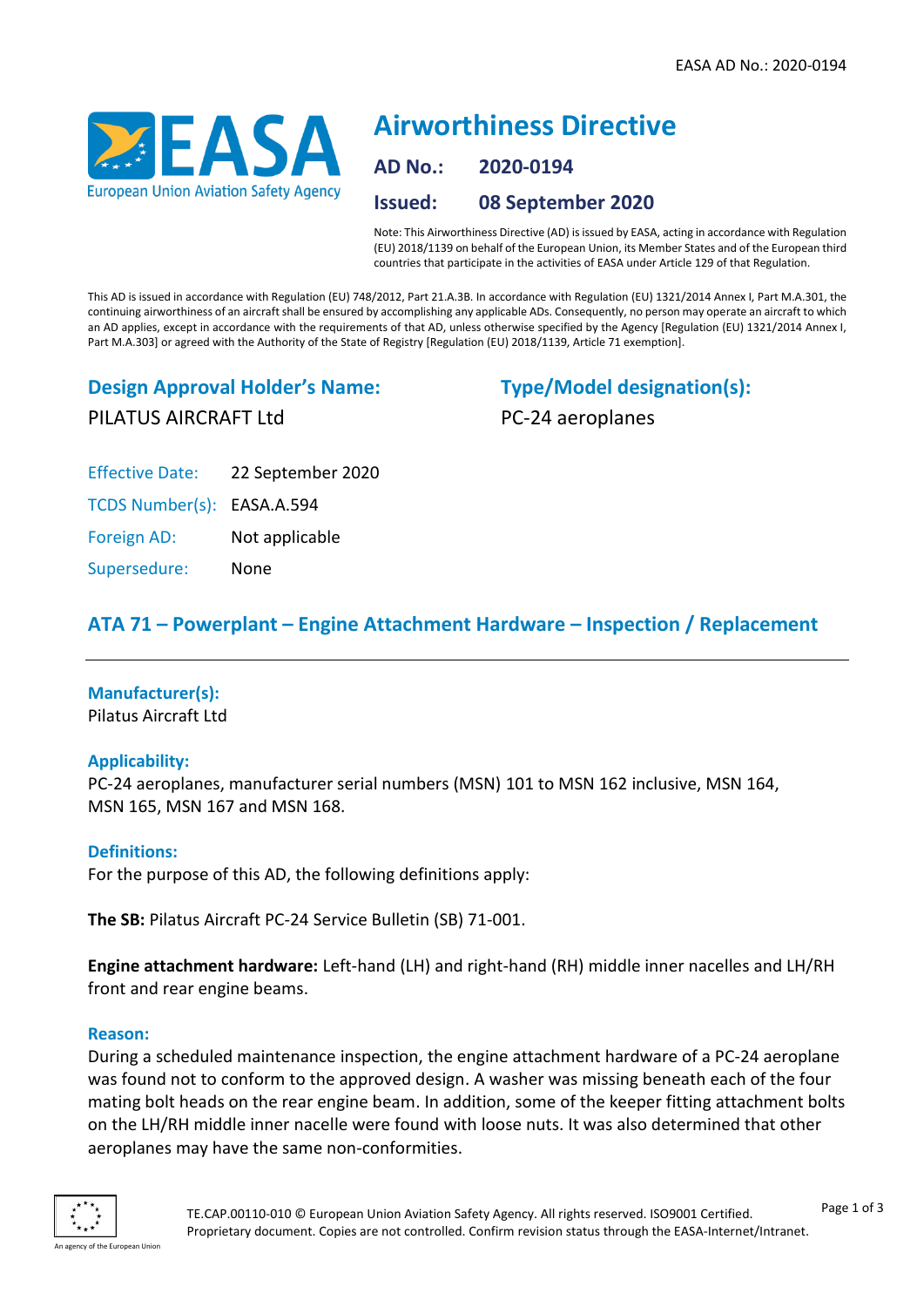This condition, if not detected and corrected, could damage the engine attachment hardware, possibly affecting the structural integrity of the aeroplane.

To address this potential unsafe condition, Pilatus issued the SB, providing instructions for inspection and corrective action.

For the reason described above, this AD requires a one-time inspection for missing washers and loose nuts on the engine attachment hardware and, depending on findings, the accomplishment of applicable corrective action(s).

# **Required Action(s) and Compliance Time(s):**

Required as indicated, unless accomplished previously:

# **One-Time Inspection**:

(1) Within 11 months after the effective date of this AD, inspect the engine attachment hardware in accordance with the instructions of the SB.

# **Corrective Action(s)**:

- (2) If, during the inspection as required by paragraph (1) of this AD, one or more missing washers or insufficiently tightened nuts are found, before next flight, accomplish the applicable corrective action(s) in accordance with the instructions of the SB.
- (3) If, during the inspection as required by paragraph (1) of this AD, damage is found around one or more bolt holes, before next flight, contact Pilatus for approved instructions and accomplish those instructions accordingly.

# **Ref. Publications:**

Pilatus Aircraft PC-24 SB 71-001 original issue dated 30 June 2020.

The use of later approved revisions of the above-mentioned document is acceptable for compliance with the requirements of this AD.

# **Remarks:**

- 1. If requested and appropriately substantiated, EASA can approve Alternative Methods of Compliance for this AD.
- 2. This AD was posted on 30 July 2020 as PAD 20-116 for consultation until 27 August 2020. No comments were received during the consultation period.
- 3. Enquiries regarding this AD should be referred to the EASA Programming and Continued Airworthiness Information Section, Certification Directorate. E-mail: [ADs@easa.europa.eu.](mailto:ADs@easa.europa.eu)
- 4. Information about any failures, malfunctions, defects or other occurrences, which may be similar to the unsafe condition addressed by this AD, and which may occur, or have occurred on a product, part or appliance not affected by this AD, can be reported to the [EU aviation safety](http://www.aviationreporting.eu/AviationReporting/)  [reporting system.](http://www.aviationreporting.eu/AviationReporting/) This may include reporting on the same or similar components, other than those covered by the design to which this AD applies, if the same unsafe condition can exist or